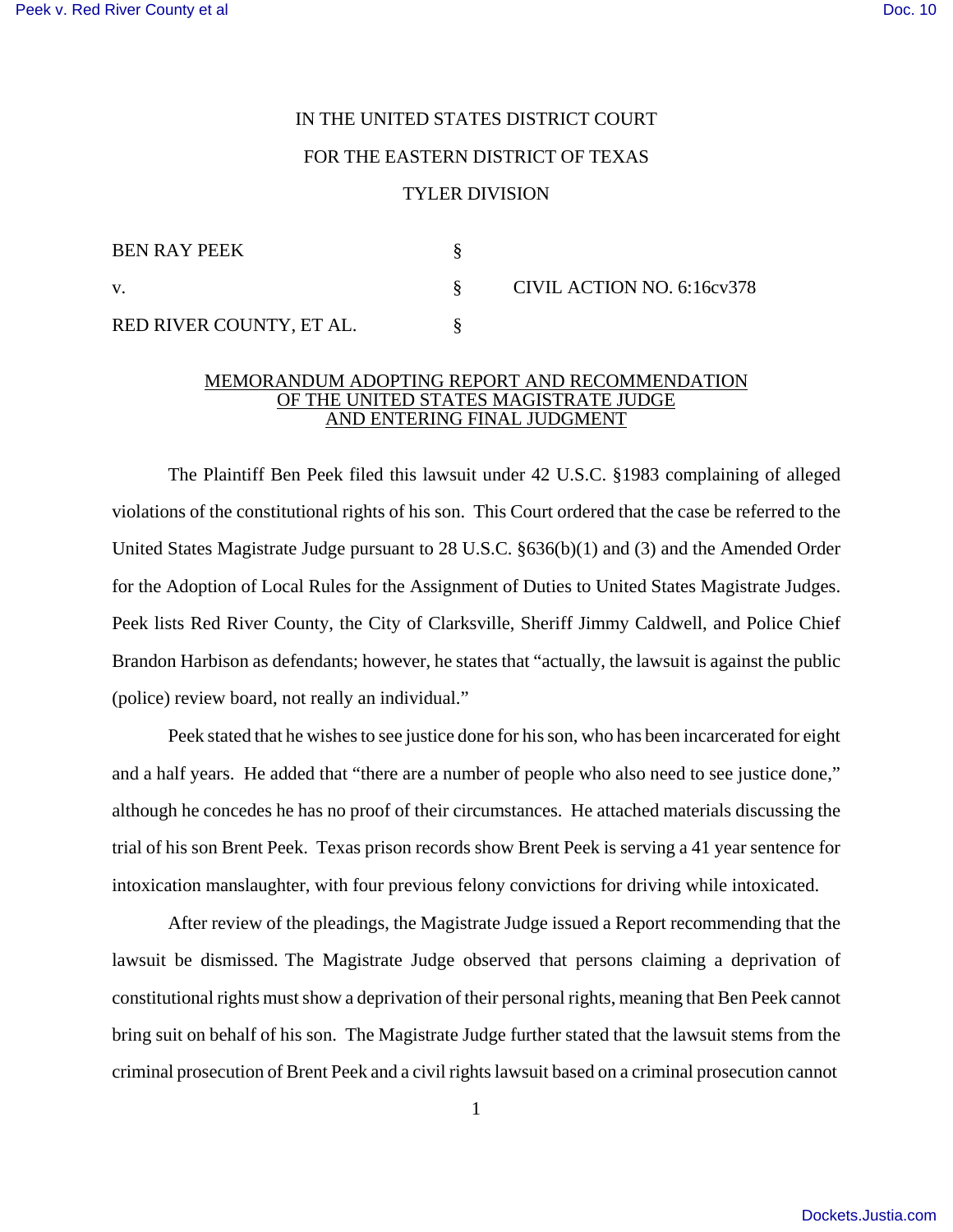be pursued until the conviction or sentence is reversed on direct appeal, expunged by executive order, declared invalid by an authorized state tribunal, or called into question by a federal court's issuance of a writ of habeas corpus. Because no such showing was made, the Magistrate Judge stated the lawsuit may be dismissed on this basis as well.

Peek received a copy of this Report on May 19, 2016. He telephoned the U.S. District Clerk for the Eastern District of Texas to state that he had some medical issues and has been in the hospital, and that is why he had not filed objections to the R&R. A notation on the docket shows Peek was advised to explain this in writing and send it to the Court as soon as possible. On-line records show Peek passed away in September of 2016. His executors have not contacted the Court or otherwise expressed a desire to pursue the lawsuit.

Because no objections were filed to the Report, the parties are barred from *de novo* review by the District Judge of those findings, conclusions, and recommendations and, except upon grounds of plain error, from appellate review of the unobjected-to factual findings and legal conclusions accepted and adopted by the District Court. *Douglass v. United Services Automobile Association*, 79 F.3d 1415, 1430 (5th Cir. 1996) (*en banc)*.

The Court has reviewed the pleadings in this cause and the Report of the Magistrate Judge. Upon such review, the Court has determined that the Report of the Magistrate Judge is correct. *See United States v. Wilson*, 864 F.2d 1219, 1221 (5th Cir.), *cert. denied*, 492 U.S. 918, 109 S.Ct. 3243 (1989) (where no objections to a Magistrate Judge's Report are filed, the standard of review is "clearly erroneous, abuse of discretion and contrary to law.") It is accordingly

**ORDERED** that the Report of the Magistrate Judge (docket no. 8) is **ADOPTED** as the opinion of the District Court. It is further

**ORDERED** that the above-styled civil action is **DISMISSED WITH PREJUDICE** for purposes of proceeding *in forma pauperis* as frivolous and for failure to state a claim upon which relief may be granted. The dismissal of this lawsuit is without prejudice to Brent Peek's right to challenge his conviction through any lawful means, and without prejudice to Brent Peek's right to